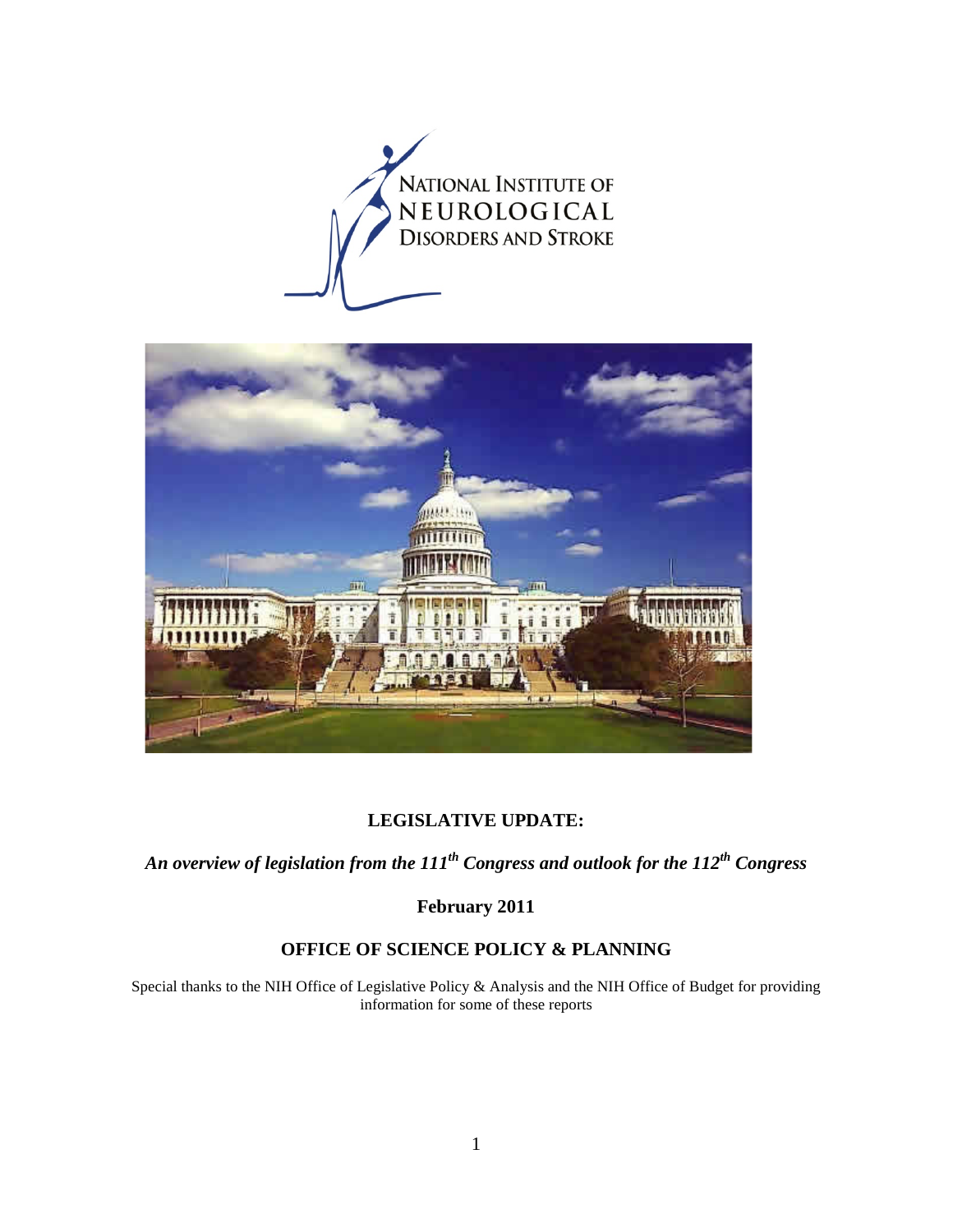# **Contents**

<span id="page-1-0"></span>

| Public Law 111-5: The American Recovery and Reinvestment Act of 2009  4             |
|-------------------------------------------------------------------------------------|
| Public Law 111-11: The Omnibus Public Land Management Act of 2009 (includes text of |
|                                                                                     |
| Public Law 111-148: The Patient Protection and Affordable Care Act 5                |
|                                                                                     |
|                                                                                     |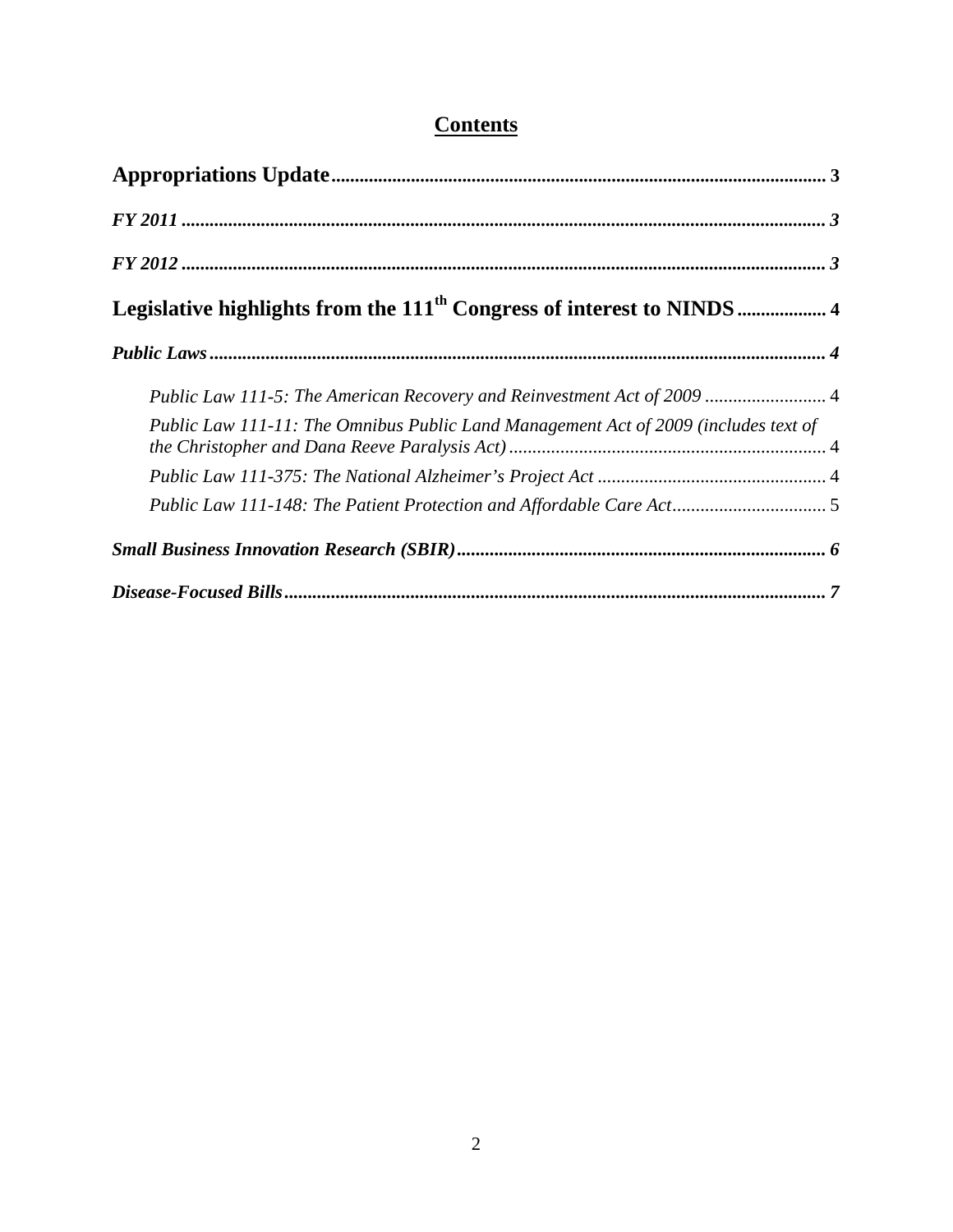## **Appropriations Update**

## <span id="page-2-0"></span>**FY 2011**

The FY 2011 Labor-HHS-Education appropriations bill passed the House L-HHS appropriations subcommittee on July 15, 2010, and then passed out of both the Senate L-HHS appropriations subcommittee as well as the full Senate appropriations committee on July 27, and July 29, 2010, respectively. However, since the spending bill made no further progress, it became one of the 12 spending bills which failed to pass in both the House and Senate. In order to keep the government running, Congress passed two Continuing Resolutions (the first through December 3, 2010 and the second through December 18, 2010) which kept the government funded at FY 2010 levels. In December, the 12 spending bills were grouped into H.R. 3082, the Full-Year Continuing Appropriations Act of 2011, a House bill to continue funding for all 12 appropriations bills through September 30, 2011. It was thought that the Senate would amend this bill, by deleting its contents and inserting the text of an Omnibus, the Consolidated Appropriations Act of 2011. The Omnibus included higher spending levels for a number of programs including L-HHS and also contained a large number of earmarks, a practice which many members of Congress had vowed to ban. However, the Senate Omnibus was pulled from the Senate floor by Senate Majority Leader Harry Reid due to GOP opposition to the bill. Instead, Congress quickly passed a third Continuing Resolution (CR) to extend government funding through December 21, 2010 while they debated a longer-term CR. On December 22, 2010, a fourth CR was signed by the President, providing for continued government operations through March 4, 2011.

Outlook: Republican Congressional leadership and appropriators have made reducing federal spending a priority for the start of the  $112^{th}$  Congress. A proposal to rollback funding to FY 2008 levels for non-security spending for the remainder of FY 2011 is moving forward in the House.

## <span id="page-2-1"></span>**FY 2012**

Given the delays in the FY 2011 budget process, the release of President Obama's FY 2012 budget has also been delayed and is now expected at the end of February.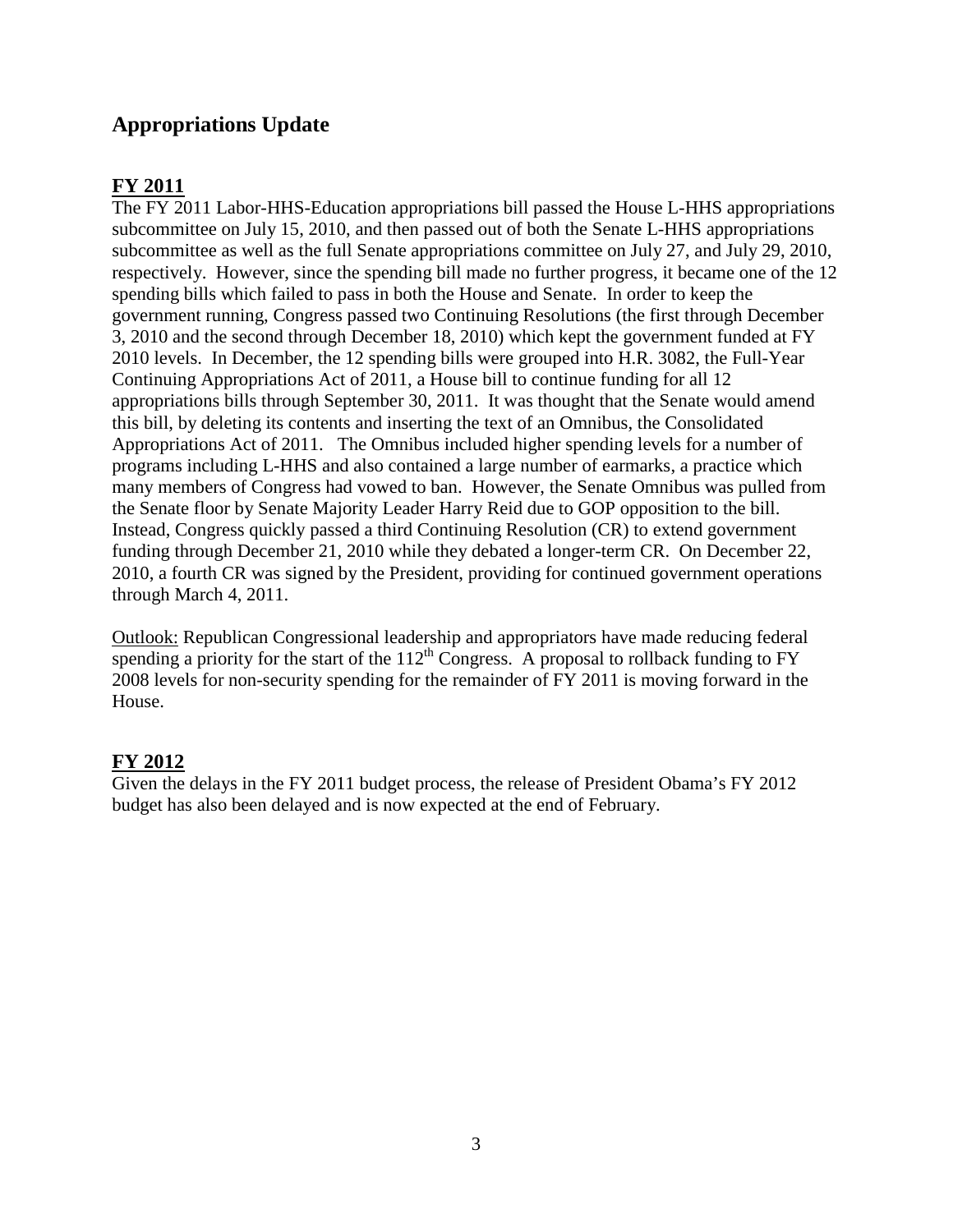# <span id="page-3-0"></span>**Legislative highlights from the 111th Congress (calendar years 2009-2010) of interest to NINDS**

## <span id="page-3-1"></span>**Public Laws**

#### <span id="page-3-2"></span>*Public Law 111-5: The American Recovery and Reinvestment Act of 2009*

The American Recovery and Reinvestment Act of 2009 (Recovery Act) was signed into law by President Obama on February 17, 2009. The NIH was one beneficiary of funds from the Recovery Act, with \$10.4 billion allocated to the agency to stimulate biomedical research over the next two years. NIH worked quickly to develop funding opportunities and NINDS participated in a number of these programs. NIH staff worked tirelessly to get Recovery Act funds awarded by the deadlines required by the Recovery Act. Information on research funded by the Recovery Act can be found here: [http://recovery.nih.gov/.](http://recovery.nih.gov/) The NIH RePORTER tool [\(http://report.nih.gov/index.aspx](http://report.nih.gov/index.aspx) ) also allows the public to search for Recovery Act and non-Recovery Act-funded projects within the NIH portfolio.

#### <span id="page-3-3"></span>*Public Law 111-11: The Omnibus Public Land Management Act of 2009 (includes text of the Christopher and Dana Reeve Paralysis Act)*

In the 111<sup>th</sup> Congress, provisions of the Christopher and Dana Reeve Paralysis Act were included as part of the Omnibus Public Land Management Act of 2009, which became Public Law 111- 11. The section of the law comprising the Christopher and Dana Reeve Paralysis Act authorizes the Director of the NIH to:

- Coordinate paralysis research and rehabilitation activities at the NIH.
- Establish consortia in paralysis research (to be named Christopher and Dana Reeve Paralysis Research Consortia) to conduct basic, translational, and clinical paralysis research, to facilitate and enhance the dissemination of clinical and scientific findings, and to replicate the findings of other researchers for scientific and translational purposes.
- Establish networks of clinical sites that will collaborate to design clinical rehabilitation intervention protocols and outcome measures on paralysis.

In addition, the Secretary of the Department of Health and Human Services, acting through CDC, is authorized to study the unique health challenges associated with paralysis and other physical disabilities and carry out projects and interventions to improve the quality of life and long-term health status of persons with paralysis and other physical disabilities.

#### <span id="page-3-4"></span>*Public Law 111-375: The National Alzheimer's Project Act*

On January 4, 2011, the President signed into law P.L. 111-375, the National Alzheimer's Project Act, which was originally introduced into the Senate as S. 3036 by Senator Evan Bayh (D-IN) on February 24, 2010.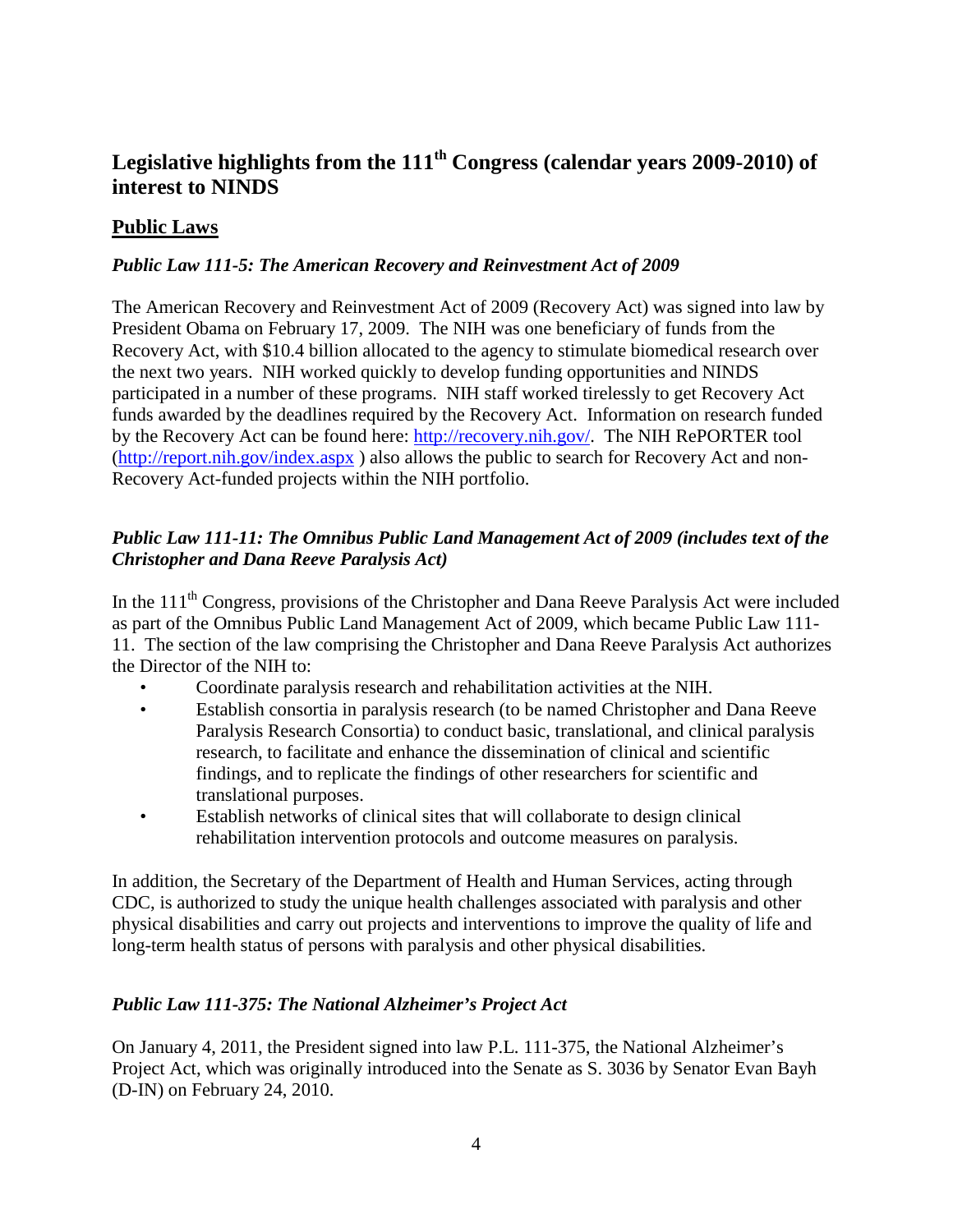The legislation establishes a National Alzheimer's Project, located in the Office of the Secretary of Health and Human Services (HHS), which will be responsible for coordinating and overseeing Federal research on Alzheimer's disease. The bill also establishes an advisory council for the Project, which includes one representative designated by the NIH Director as well as representatives from other federal agencies, researchers, care providers, and advocates.

Two other Alzheimer's disease related bills were introduced in both the  $110^{th}$  and  $111^{th}$ Congresses. These bills focused on expanding Alzheimer's disease clinical research and research on Alzheimer's disease in Hispanic communities. No action occurred on either of these bills.

#### <span id="page-4-0"></span>*Public Law 111-148: The Patient Protection and Affordable Care Act*

On March 22, 2010, President Obama signed H.R. 3590, the Patient Protection and Affordable Care Act into law. The legislation was previously passed by the House (by a vote of 219-212 on March 21, 2010) and by the Senate (by a vote of 60-39 on December 24, 2009). Provisions of particular interest to NINDS include:

- Cures Acceleration Network: The legislation establishes a Cures Acceleration Network (CAN) within the Office of the Director at NIH to provide funding to bridge the gap between laboratory discoveries and life-saving therapies in the form of medical products, drugs or devices, or biological products. The law also: establishes the Cures Acceleration Network Review Board to advise and provide recommendations to the Director of NIH on the activities of the CAN; establishes the Cures Acceleration Partnership Awards and the Cures Acceleration Grant Awards; and establishes the Cures Acceleration Flexible Research Awards to provide the Director of NIH flexible research authority to use other transactions to fund projects.
- Pain Research: The law includes provisions to encourage pain research at NIH and expand basic and clinical research on causes of and treatment for pain through the Pain Consortium. The Pain Consortium, in consultation with the NIH Division of Program Coordination, Planning, and Strategic Initiatives (DPCPSI), is required to make recommendations on pain research initiatives that could be paid for by the Common Fund. The Secretary (through the IOM) is required to hold a conference to (1) increase the recognition of pain as a public health problem in the United States; (2) evaluate the adequacy of diagnosis, treatment, and management of pain in the general population and in specific groups that may be disproportionately affected by pain; (3) identify barriers to appropriate pain care; and (4) establish an agenda to reduce barriers and improve research, education, and clinical care of pain. The law also establishes an Interagency Pain Research Coordinating Committee to identify gaps in basic and clinical research, and make recommendations on ensuring that the activities of the NIH and other Federal agencies do not duplicate one another, disseminating information on pain care, and expanding public-private partnerships.
- Comparative Effectiveness Research: The law establishes a non-profit institute called the Patient-Centered Outcomes Research Institute (PCORI), a Board of Governors to oversee the institute, and a trust fund to pay for the research. PCORI is authorized to set research priorities and a research agenda. PCORI is authorized to conduct or support CER, develop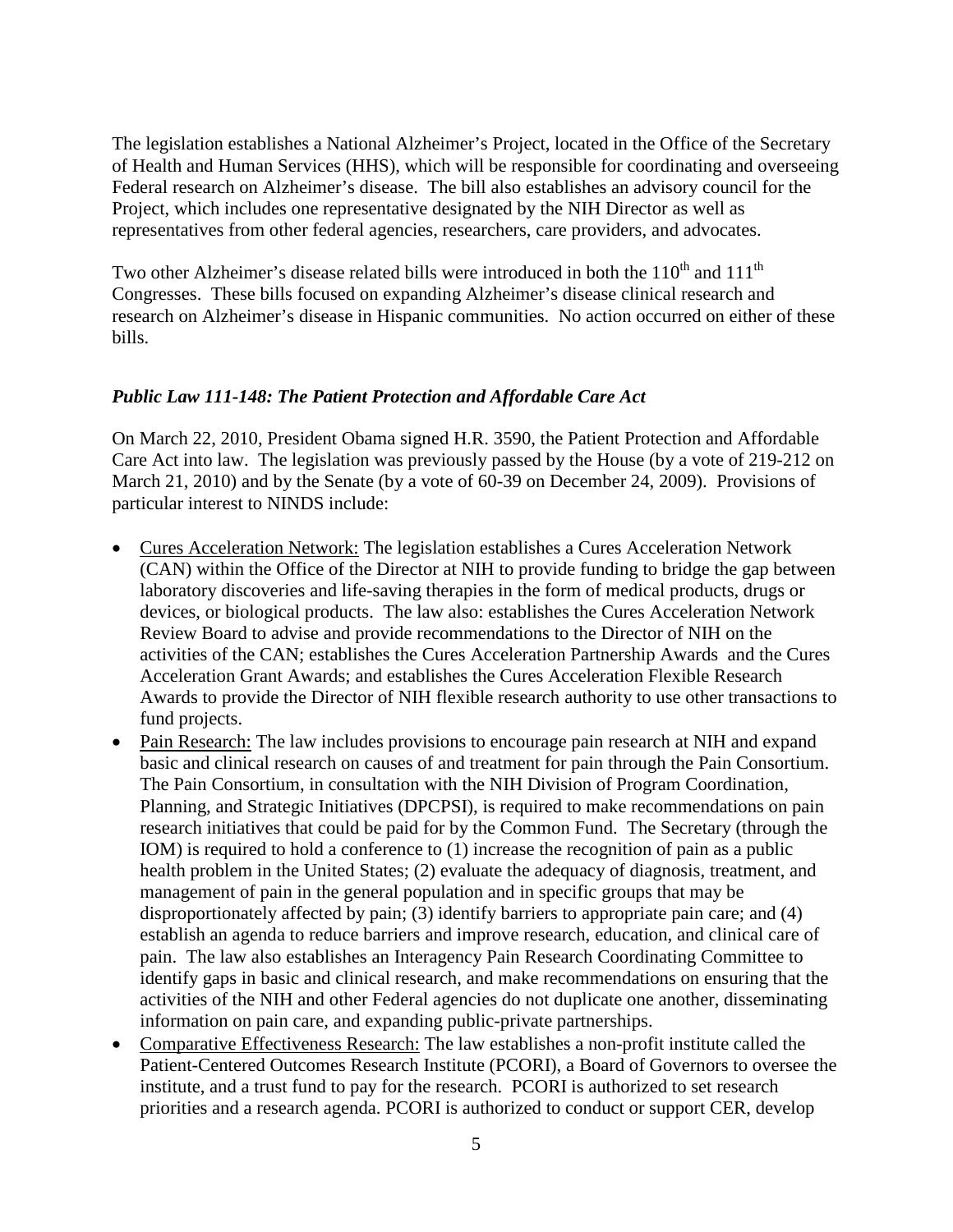research methodologies, develop data resources, obtain and use data from the Federal government, and establish advisory panels to advise on research priorities, among other provisions. NIH is listed as a member of the Board of Governors and as a member of the Methodology Committee.

- Emergency Medicine Research: The law requires the Secretary to expand and accelerate research to improve emergency care systems and the treatment of acute conditions. It requires the participation of the NIH as well as AHRQ, the Health Resources and Services Administration (HRSA), CDC, and other agencies. The law also requires the Secretary to coordinate and expand research in pediatric emergency medicine and calls for an examination of the gaps and opportunities in pediatric emergency care research, such as the efficacy, safety, and health outcomes of medications used for infants, children, and adolescents in emergency care settings.
- National Center on Minority Health and Health Disparities (NCMHD) Designated as an Institute: The law designates NCMHD as an Institute; includes NCMHD Centers of Excellence as institutions eligible to receive endowments; and requires the NCMHD Director to plan, coordinate, review and evaluate research and other activities conducted or supported by the ICs.

Outlook: NIH has already made progress toward implementation of many of the provisions in P.L. 111-148. However, Republicans pledged during the 2010 campaign to repeal this measure at the start of the  $112<sup>th</sup>$  Congress. On January 19, 2011, the House passed H.R. 2, the "Repealing the Job-Killing Health Care Law Act," by a vote of 245-189. The bill was not expected to be taken up by the Senate but marks the first step in the Republican-led effort to dismantle the health care law.

#### <span id="page-5-0"></span>**Small Business Innovation Research (SBIR)**

The Small Business Innovation Research (SBIR) and Small Business Technology Transfer (STTR) grant programs at the NIH and similar programs at other Federal agencies provide a funding source for U.S. small businesses. For over the past two years, Congress has been trying to reauthorize the SBIR/STTR program, which was set to expire on September 30, 2008. Since that date, Congress has not been able to agree on the provisions of legislation to reauthorize the programs, although different bills were passed independently in the House and the Senate during the  $111<sup>th</sup>$  Congress. Some of the provisions in these bills include: increasing the size of small business awards; increasing the program set-asides for federal agencies, including NIH; and changes to the rules regarding the percentage of funds that may be awarded to companies that are majority owned and controlled by venture capital firms. The most recent legislative activity in this area occurred at the very end of the  $111<sup>th</sup>$  Congress. A new version of the reauthorization bill was introduced in the Senate (S. 4053), brought to the Senate floor, and passed the Senate on December 22, 2010. This version of the bill would have reauthorized the SBIR/STTR programs, raised the set-aside from 2.5% to 3.5% over the next ten years, and increased the size of awards. The bill also included a provision that not more than 25% of funds allocated (by NIH, Department of Energy and NSF) for the SBIR program could go to small businesses that are owned in majority by venture capital firms. It was originally thought that the bill would be brought up on the House floor, but it was not.